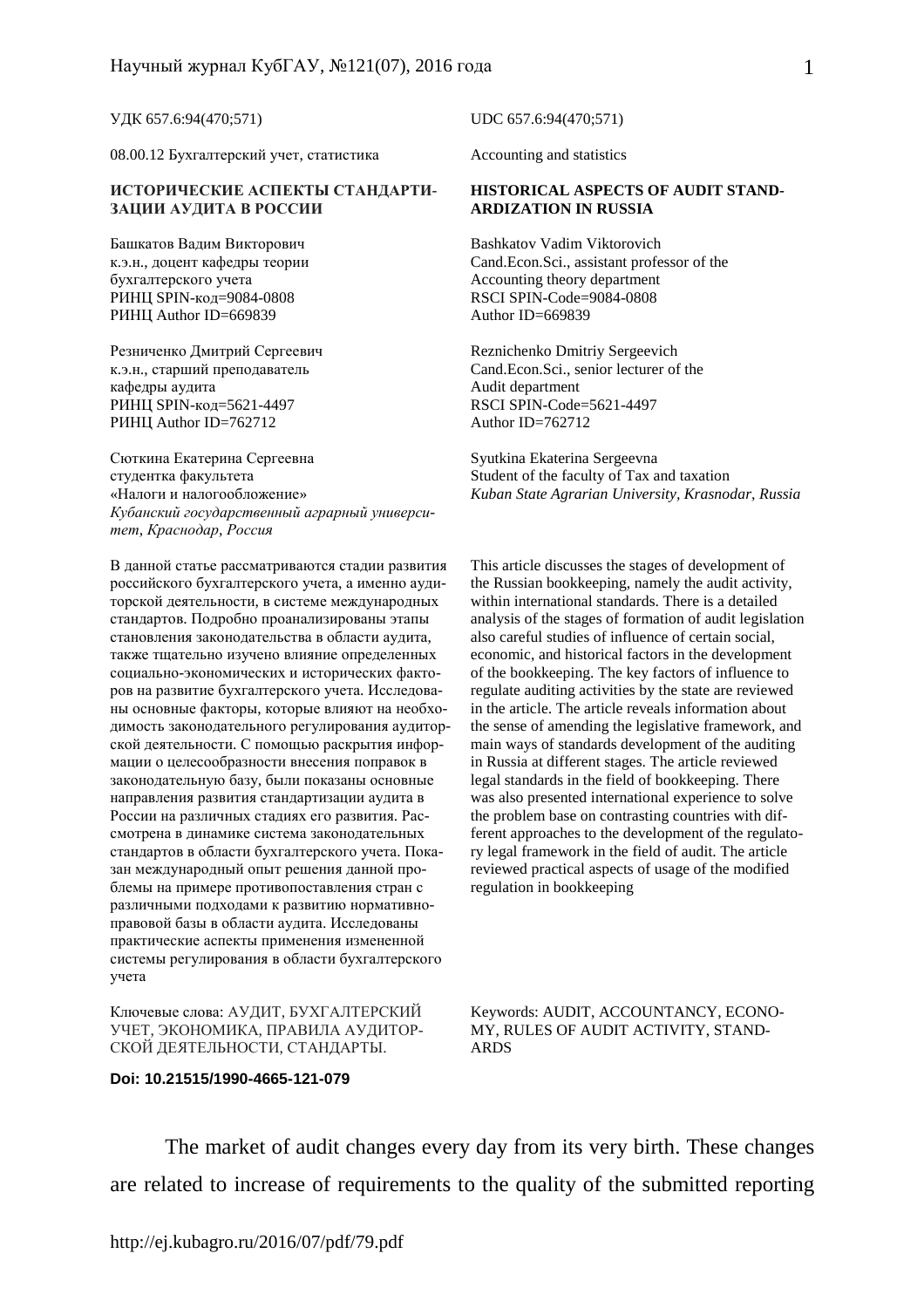documents and reliability of financial state of the subjects of economy. Each organization is trying to protect itself from possible mistakes and misrepresentations in the economic indexes which directly influence the financial result of not only the enterprise, but the country's economy as a whole.

In several decades of its development audit in our country has proved itself as a perspective and quickly developing market of professional services. At this stage of its development audit is an independent segment of economy with a rather significant annual turnover [2, p.36].

 In the Soviet Union demand in audit services was absent due to economic way of life - there was no free, market economy. Nevertheless, in the beginning of the 90-ies with the development of specific market forms of ownership enterprise and organizations appeared which were independent in making decision in their economic activity. In relation to that a demand arouse in a control mechanism for reliability of information disclosed in the reporting documents, which then turned into audit. Under the conditions of unstable market economy meaning of audit increases for economic subjects of the Russian Federation. Such demand in creation of a more powerful audit system is connected with increase of requirements from the part of market economy and restructuring of Russian accounting  $[1, p. 64]$ .

On all stages of its existence audit activity is closely connected with the huge responsibility and audit risk to the customer and to the state. In the beginning of its origination audit did not have a legislative support, which even more increased the complexity of carrying out and provision of professional estimation of authenticity of reporting documents of enterprises and organizations. But starting with January 1995 legislation limited the circle of persons entitled to engage in audit activity. Since then the check could be carried out only by certified auditors licensed for this activity type.

The need for the audit was due to the following factors: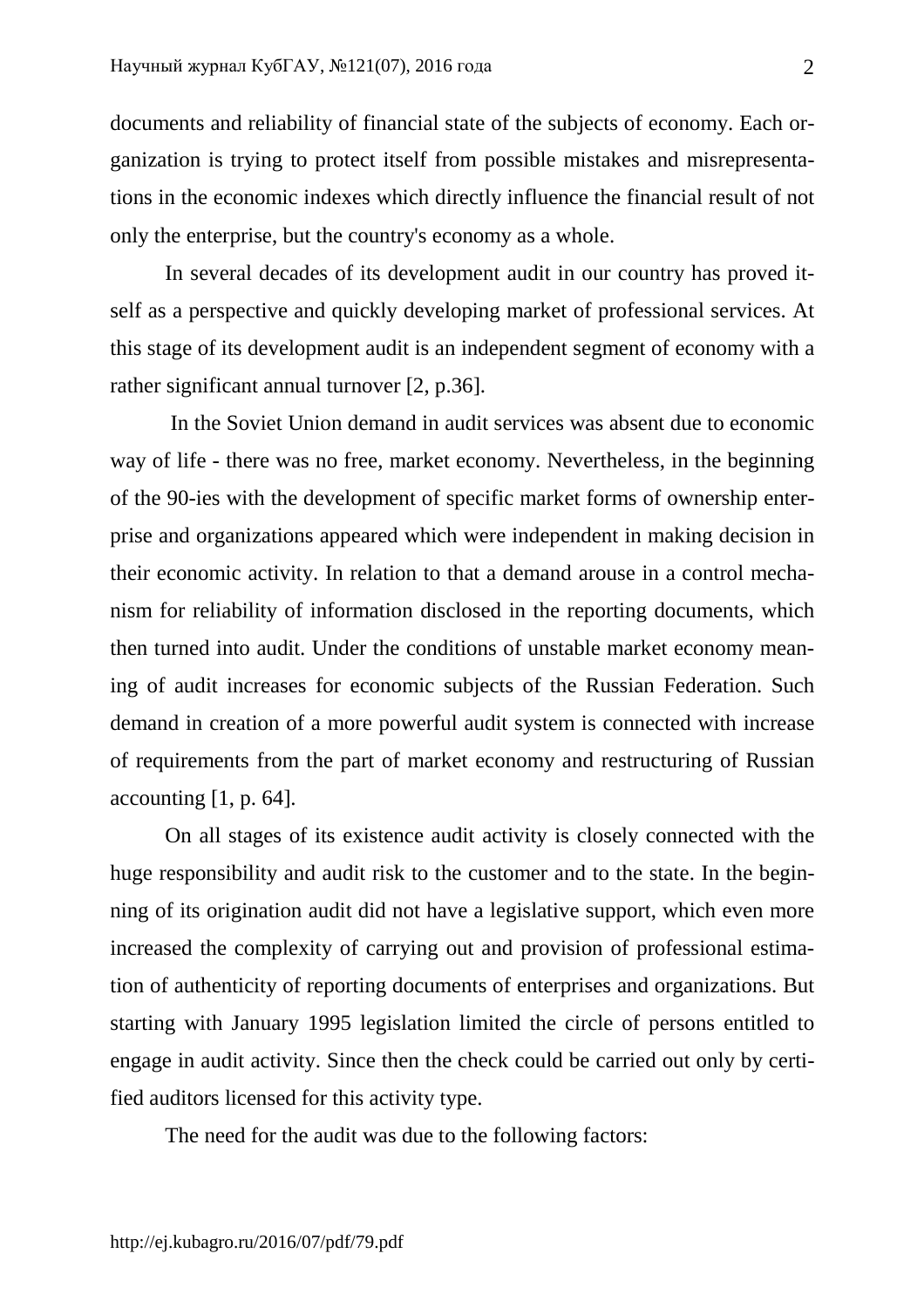• the appearance of joint ventures, the financial-economic activity which was monitored by auditing organizations;

• legalization of entrepreneurial activities and private property that led to the need to obtain an independent assessment of property and financial status of the organizations;

• liberalization of foreign trade, permission for attracting foreign investment into the economy;

• the development of the country's financial market, which was accompanied by the adoption of specific legislation and the establishment of normative legal acts of the requirements of the audit;

• the emergence of joint-stock companies, including in the process of privatization of state and municipal property, that determined the necessity of implementation of financial monitoring of their activity;

• the establishment of new rules of conducting accounting and formation of financial statements.

Audit history in Russia has shown that for the formation and further development of the Institute auditing requires the will of the state. Only being sanctioned by the state represented by relevant public authorities, this type of activity gets the right to legal existence. The absence of political will leads to the fact that audit as an independent non-departmental financial control, even if objectively necessary, is not getting "residence permit" in the legislation.

It appears that the periodization of stages of development of audit activities it is advisable to consider from the point of view of law (approval of regulatory legal acts) and its functions. The construction of the law is the result of economic development. The most important public relations are governed by established legal norms contained in regulatory legal acts.

Table 1 – The stages of development of audit in Russia and its characteristics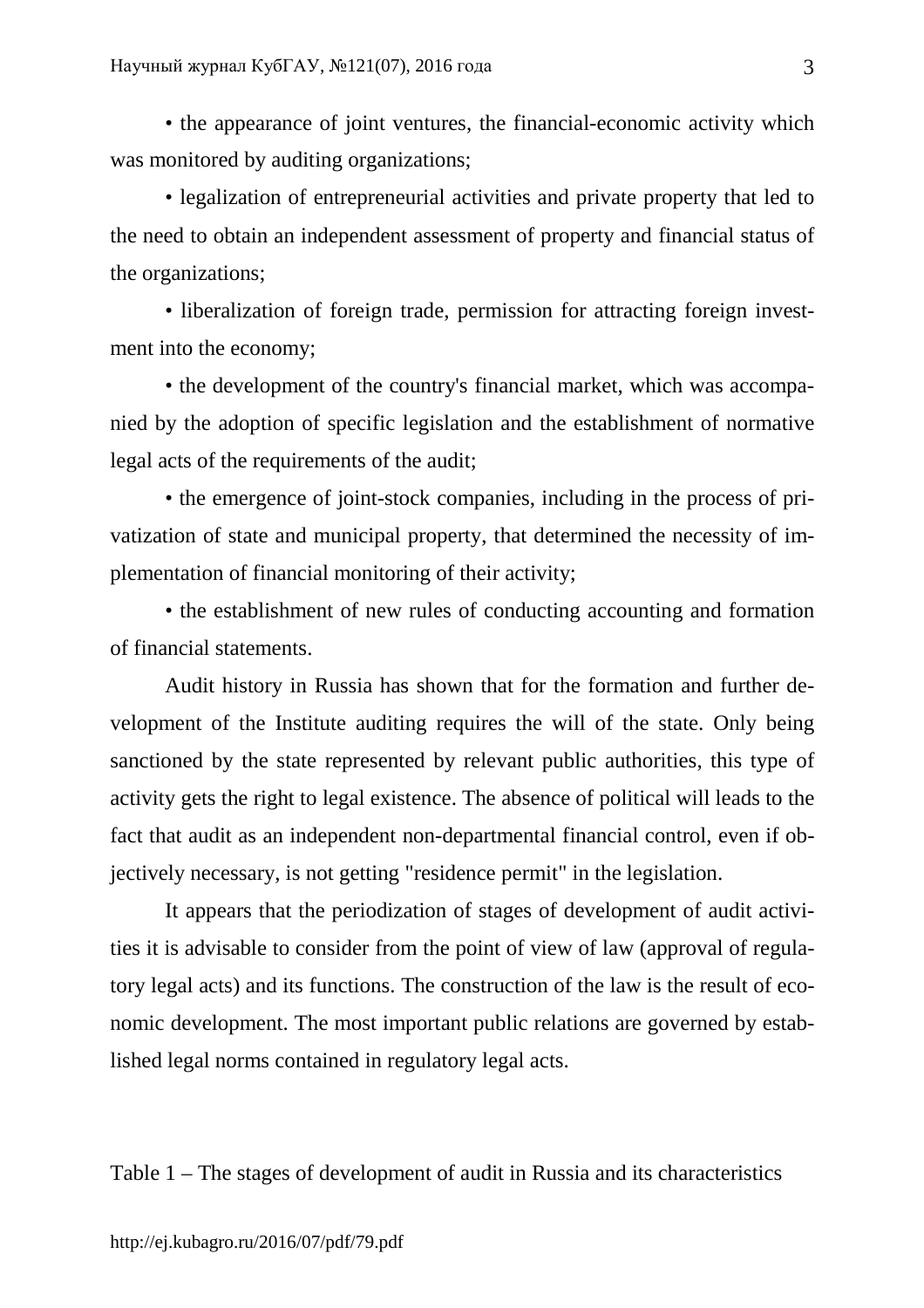| The stages of development of audit in Russia                                                              | Characteristics of the stage                                                                                                                                                                                                                                                                                                                                                                                                                                                                                                                                                                                                                                                                                                                                                                                                                                                                                                                                                                                                                                                                                                                                                                                                                                                                                           |
|-----------------------------------------------------------------------------------------------------------|------------------------------------------------------------------------------------------------------------------------------------------------------------------------------------------------------------------------------------------------------------------------------------------------------------------------------------------------------------------------------------------------------------------------------------------------------------------------------------------------------------------------------------------------------------------------------------------------------------------------------------------------------------------------------------------------------------------------------------------------------------------------------------------------------------------------------------------------------------------------------------------------------------------------------------------------------------------------------------------------------------------------------------------------------------------------------------------------------------------------------------------------------------------------------------------------------------------------------------------------------------------------------------------------------------------------|
| <i>The first stage</i> (1987–1993)                                                                        | was characterized, on the one hand, the legis-<br>lative character of the creation of audit organ-<br>izations $(1987 -$ creation of the first auditing<br>organizations "Interaudit"), with the other<br>natural character of the origin of auditing ac-<br>tivities (training, disordered the issuing of the<br>first certificates and licenses in the period<br>1990-1993).                                                                                                                                                                                                                                                                                                                                                                                                                                                                                                                                                                                                                                                                                                                                                                                                                                                                                                                                         |
| The second stage (December 1993 before the<br>adoption of the Law on audit activity $-$ Au-<br>gust 2001) | can be characterized as the period of for-<br>mation of the Russian audit, during which a<br>great role was played by the Provisional rules<br>and first rules (standards) of auditing in the<br>Russian Federation, developed by the Central<br>attestation and licensing audit Commission of<br>the Ministry of Finance of Russia was devel-<br>oped and approved 37 of the rules (standards)<br>of auditing activities, as well as methods to<br>audit, made up the methodological basis of<br>the Russian audit), and a number of other<br>documents.<br>During this period active work on certifica-<br>tion of auditors and licensing of auditors es-<br>tablished auditing of public enterprises and<br>audit firms, has begun work on carrying out<br>of statutory audit and audit related services.<br>During the period 1994-2001 of the Russian<br>Ministry of Finance has issued 23 600 licens-<br>es licensees (including audit institutions $-14$<br>700 and individual auditors - 8900). The<br>number of active licenses was about 8900,<br>including on General audit $-7700$ . During<br>the same period, of the Ministry of Finance of<br>Russia approved the results of nearly 36 500<br>qualification certificates of the auditor. Set up<br>a working structure for auditors and audit<br>firms. |
| <i>The third stage</i> of audit activity in Russia be-<br>gan after the adoption of the Law on auditing   | It confirmed the adoption of the final devel-<br>opment of audit in Russia, allowed to take a<br>number of normative-legal acts regulating<br>audit activities, to take a step towards the in-<br>tegration of the Russian audit in international<br>audit system.                                                                                                                                                                                                                                                                                                                                                                                                                                                                                                                                                                                                                                                                                                                                                                                                                                                                                                                                                                                                                                                     |

Currently, the most relevant in the audit are issues of the quality of the meeting and related issues of appropriate training of audit personnel. Amendments to the law "On auditing activities" aimed at fundamentally new mecha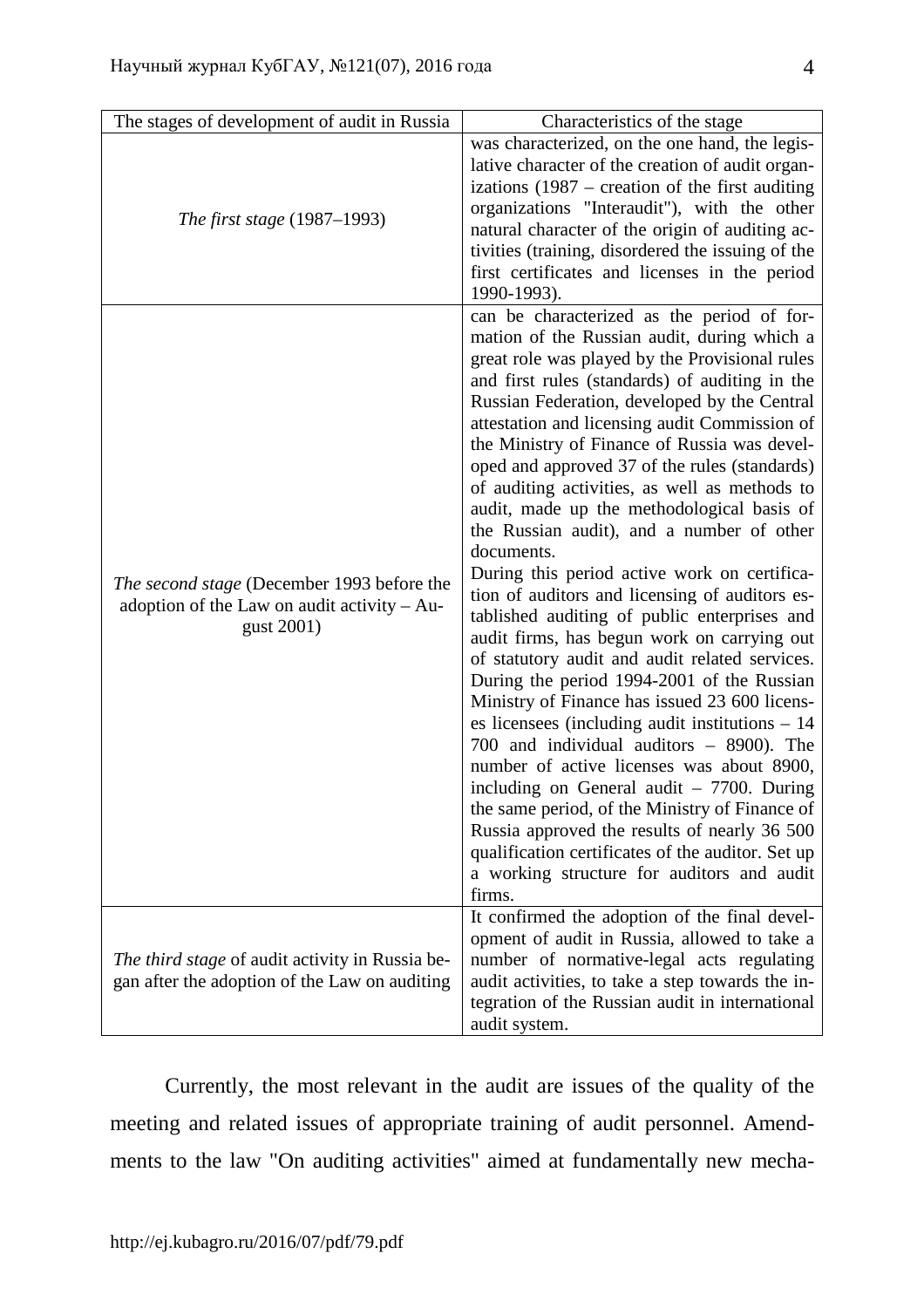nism for Russia attestation of professional auditors, their adoption would mark the beginning of a new, fourth stage of the audit in our country.

Decree of the President on Temporal Rules of Audit Activity in 1993 should be considered the first regulating document in Russian audit. Exactly this document determined the main aspects of audit in Russia, enabling remarkable improvement of the quality of provided services and facilitating of the audit procedure. But the main problem of that time was absence of unified norms of audit. At that time audit standards started forming and actively incorporating abroad, due to which level of reliability of the carried out procedures has substantially grown.

At that moment, the main task for the legal regulation of Russian audit was the necessity of development of local standards of audit in correspondence with international standards. Improvement of audit in Russia was rather active; its position in the society strengthened, international potential grew. However, for the international competitiveness Russian audit noticeably lacked legal regulation in which efficient sanctions for low-quality audit were absent and there was a big delay in development and use of audit standards.

In the end of 2000 International Center of Reforming of Accounting Systems published an official document in Russian on international audit standards (MCA). It was not possible to adapt this document as a local standard for audit activity due to difficulties of understanding and use of word-by-word translation. Nevertheless international standards have become a basis creation of Russian rules (standards) of audit with the customary form of presentation for Russian professional of this sphere [4, p. 12; 1, p. 74].

The first standards in Russia were rules (standards) of audit activity approved by the Committee on Audit Activity of the President of RF. By 2001 the Committee on Audit Activity approved 37 audit standards (rules) and Methodology of Audit Activity Tax Audit [5, p. 57].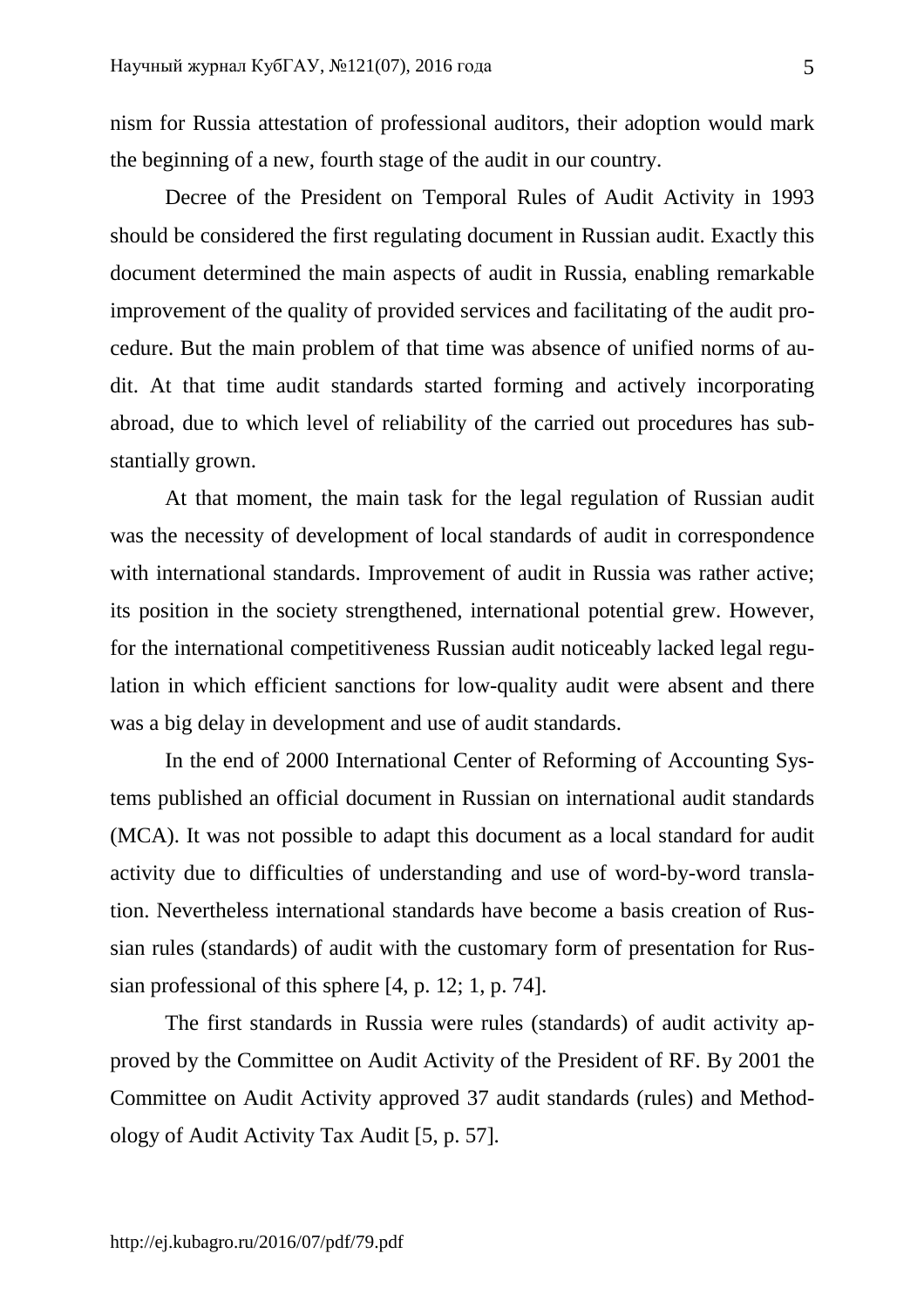After adoption in 2001 of the Federal law About Audit Activity federal rules (standards) of audit activity (FRSAA) started being developed. By the year 2009 34 FRSAA have been approved.

In accordance with the requirements of the new law About Audit Activity approved by the State Duma on December 24, 2008 No. 307-Ф3 a programme for development of Federal Standards of Audit Activity (FSAA) was started [3].

The auditing company began to actively develop the branch network and create regional offices. In the direction the market was developing mainly due to the provision of audit services, as a local company, based on which branches were created, specialized in this field. On the other hand, in the Central regions of Russia audit company began to provide more consulting services than auditing. Thus, until 2008, the auditing company operated in a favorable environment and growing market. This allowed, in the first place:

go to structuring the regulatory framework (the appearance of the Federal law "On audit activity");

to expand the list of services provided by preparing the IFRS financial statements, training of staff of client companies (the proportion of audit services declined);

to increase qualification of employees of audit firms, increasing the minimum requirements for a candidate for the position of auditor;

to expand the geography of the market, which has resulted in the development of regional companies falling under a mandatory audit, resulting in auditing of the company began to open its own branches and representative offices to provide these services

The Russian Law requires that the following entities have their accounting records fully audited by a licensed auditor (article 5 of the Russian Audit Law):

1. Listed companies (OAO).

2. Banks, credit or insurance companies, mutual insurance associations, clearing agencies, commodity and stock exchanges, incorporated investment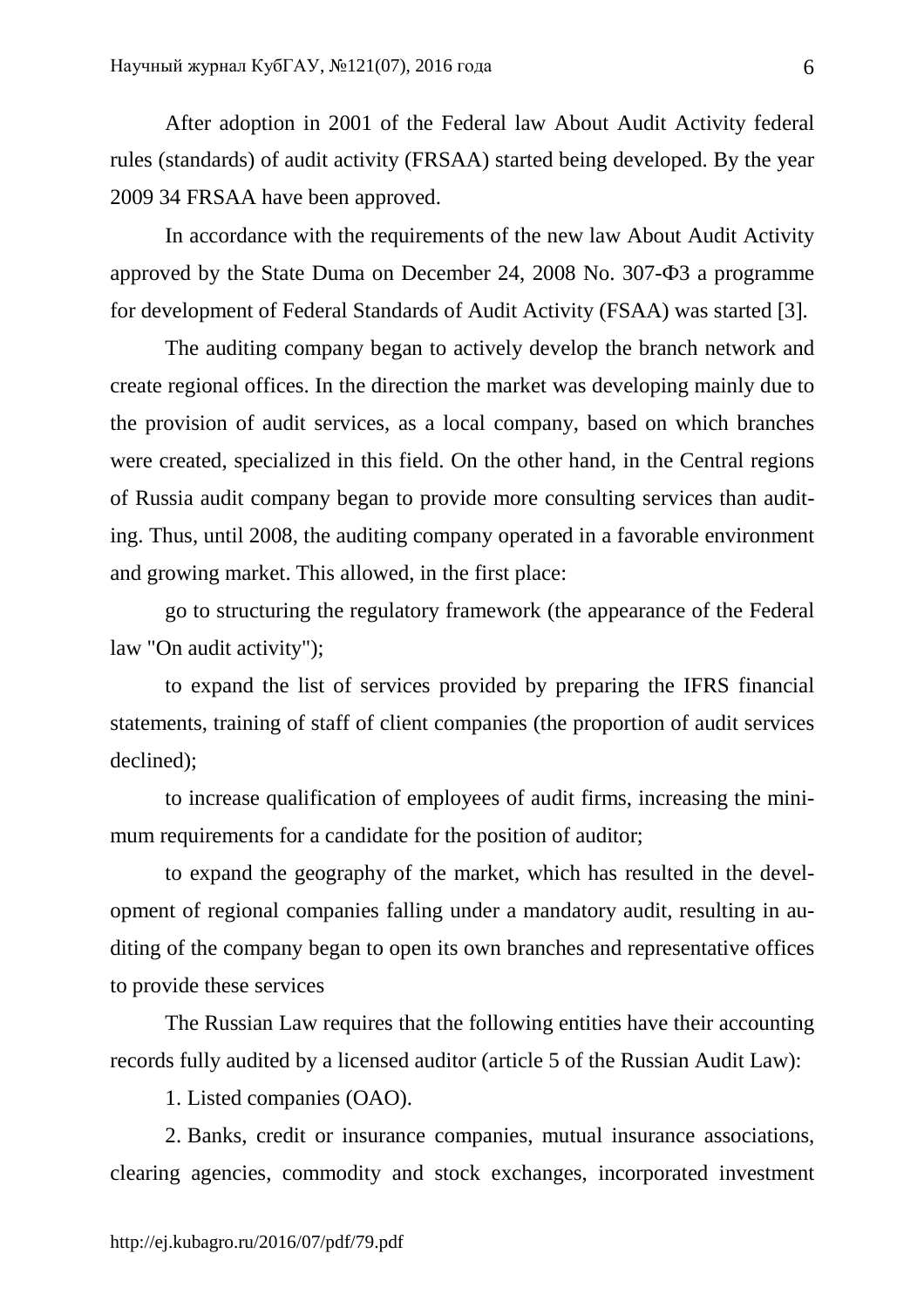funds, non-budgetary state funds, holding/management companies of investment funds, unit investment funds or non-state pension funds (excluding nonbudgetary state funds).

3. Enterprises that have annual revenue in the preceding financial year exceeding 400 million RUB (approximately 13.5 million US dollars as at April 2012).

4. Enterprises that have total assets at the end of preceding financial year exceeding 60 million RUB. (approximately 2 million US dollars as at April 2012).

5. If securities of a company are admitted to trading on stock exchange.

6. If an entity provides or publishes its financial-accounting report to the public (excluding state companies and state non-budget funds).

7. In other cases as stipulated by the law.

A Russian audit requires not only a systematic verification of the accounts, but also a meticulous examination of the procedures and accounting procedures of the enterprise to ensure that the books have been kept in the manner prescribed by the law as per the accounting and tax law.

• sheet total over 60 million RUB.

Audits help to timely detect problems such as:

- Financial misstatements and misrepresentation
- Tax risks
- Business regulatory violations
- Embezzlement and fraud
- Internal control weaknesses

Companies, which avoid audit, will not face a penalty, because the Russian audit regulation does not stipulate any. Some managers treat the avoidance as a tolerable technical violation with no fines, but such approach can hardly be considered as professional.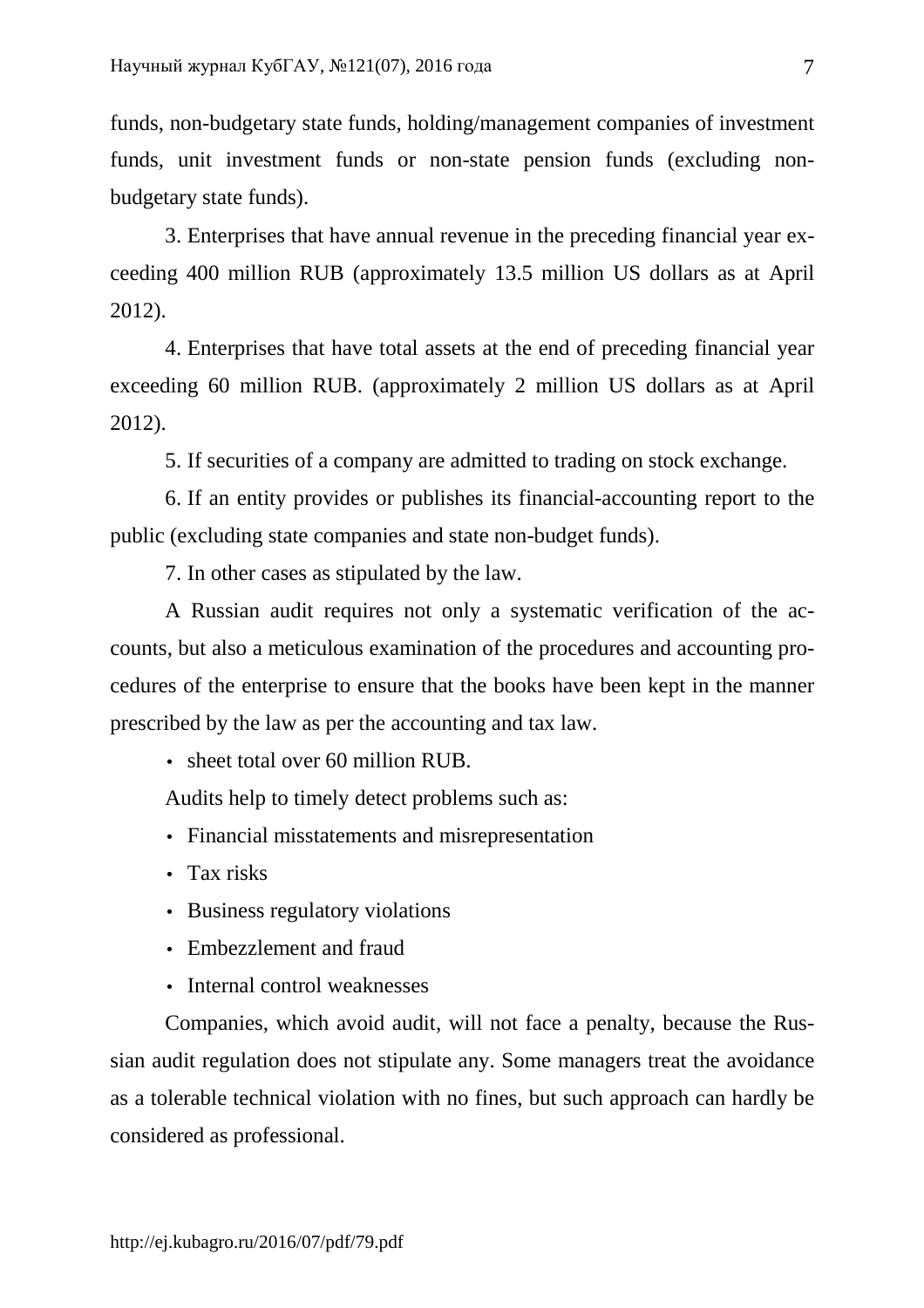Regular company auditing is a precautionary measure, something like an annual medical check-up. The federal audit regulation requires a written contract, which documents the agreed-upon terms of the audit engagement. An auditor can offer you provision of the service in several steps, e.g. auditing of interim financial statements for 6 months or 9 months and the second step – annual reports.

First of all the auditor assesses client's business and receives information from its management on internal control in the organization, important events that took place in the reporting period, etc.

It is mandatory for the auditor to assess the company's compliance with the provisions of laws, regulations, and contracts, e.g. whether all the necessary licenses and permissions are in place or not.

Russian accountancy was modernized some years ago and at first look seems to be very close to international standards like IFRS. In practice, however, things are very different. This comes from a conception that is different on a basic level and from the very strong influence from the tax authorities. Basically it should be noticed that in Russia the principle "Form over substance" is applicable. This means, that operations are not registered when they occur, but when the required document is signed. It is easy to imagine that between the moment, when something has been realized, and the moment when the document is signed, there can be a very big and important time gap. This time gap is even more important, considering that in Russia the results must be calculated every quarter and a tax declarations with results must be filed at the end of every quarter. This means that the company has to be constantly up to date with all documentation such as invoices, acts or contracts.

Federal standards are far from international, which mostly complicates proper use of changed local norms in accordance with international principle With the purpose of provision of carrying out of expertize of applicability of international standards of audit in the territory of the Russian Federation in ac